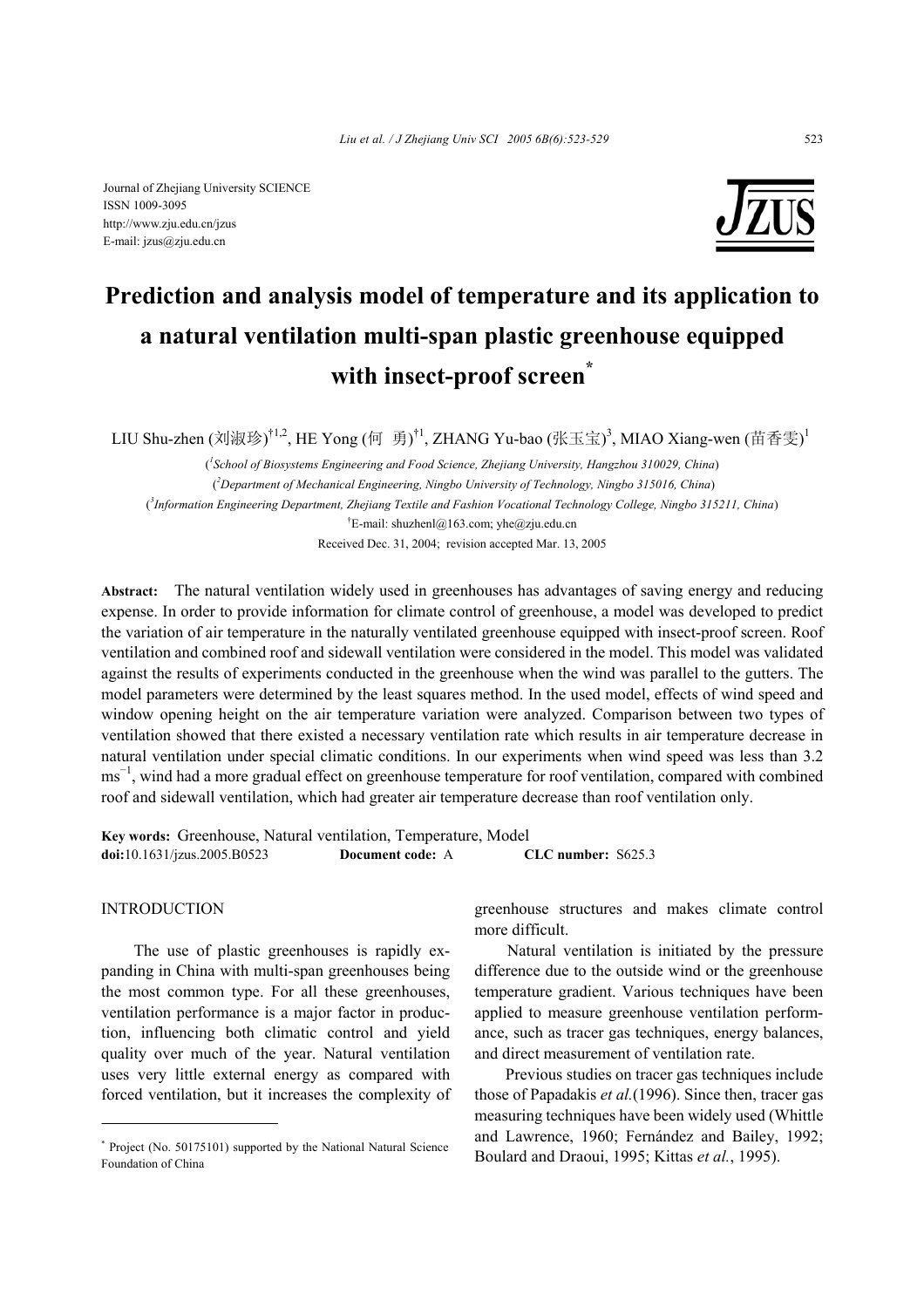To explain the mechanisms involved in natural ventilation, direct measurements in the openings were performed by Boulard *et al.*(1996). The effect of ventilation configuration of a tunnel greenhouse with crop on airflow and temperature patterns was numerically investigated with the use of commercial computational fluid dynamics code by Bartzanas *et al.*(2004).

The energy balance method had been used to predict ventilation rates, temperature and humidity of greenhouse. Kittas *et al.*(1997) derived a model for predicting the ventilation flux of a greenhouse with ridge and side openings. This model was based on the temperature difference between the inside and outside of the greenhouse and the wind velocity. Subsequently, Teitel and Tanny (1999) developed a theoretical model for investigating the response of the greenhouse air temperature and humidity, to opening roof windows. This model was validated by experiments and the effects of wind speed, height of window opening and solar radiation on the ventilation process were studied.

Most of these studies mentioned above were conducted either by measuring ventilation flux, or by predicting air exchange rate and the variations in temperature and humidity under given climatic conditions. Few dealt with necessary ventilation rate that results in temperature decrease in natural ventilation. Few also compared the effects of wind and window opening height on greenhouse air temperature for roof ventilation with those for combined roof and sidewall ventilation. The objectives of this study were: (1) to develop a model to predict the variation of air temperature within greenhouse equipped with insect-proof screen; (2) to validate the model with experiments conducted in East-China type multi-span plastic greenhouse; (3) to study the effect of window opening area on the temperature variation; (4) to compare the effects of wind speed and window opening height on the reduction of air temperature for roof ventilation with those for combined roof and sidewall ventilation.

### MODEL OF TEMPERATURE

In greenhouse ventilation two main driving forces are considered, a wind action which results in a pressure field around the vents and a buoyancy effect (often called the stack effect) due to the vertical distribution of pressure which is linked to the gradient of air density between inside and outside. In this model both the stack effect and the direct effect of wind forces are considered. We consider a greenhouse without heating system, and the greenhouse air is warmer and more humid than those of the environment before vents are opened. Based on the first law of thermodynamics, the equation of the conservation of the greenhouse energy can be described as:

$$
m_{\rm g}c_{\rm p}\frac{\mathrm{d}T_{\rm i}}{\mathrm{d}t'} = mc_{\rm p}(T_{\rm e} - T_{\rm i}) + qA \tag{1}
$$

where:  $m_g$  is the mass of the greenhouse air in kg;  $c_p$  is the specific heat of air in  $kJ/(kg \cdot ^{\circ}C)$ ;  $T_i$  is air temperature in greenhouse in  ${}^{\circ}C$ ;  $T_e$  is the ambient air temperature in  $\mathrm{C}$ ; *m* is the mass of flow rate due to ventilation with anti-insect screen in kg/s; *q* is the sensible heat flux to the greenhouse air per unit floor area in  $W/m^2$ ; *t'* is the time in s; *A* is the greenhouse floor area in  $m^2$ .

Based on the "mixing ventilation" model as described by Linden *et al.*(1990), the temperature of the air leaving the vents is equal to the greenhouse air temperature. In contrast with  $T_i$ ,  $T_e$  changes so slowly that it can be taken as a constant (Teitel and Tanny, 1999). To make the curve of ∆*T* as a function of time easy to read, the unit of time was substituted for minute. We denote the difference between the temperature of the air inside and outside the greenhouse as  $\Delta T = T_i - T_e$ , then Eq.(1) becomes:

$$
m_{\rm g}c_{\rm p}\frac{\mathrm{d}\Delta T}{\mathrm{d}t} = -60mc_{\rm p}\Delta T + 60qA\tag{2}
$$

where: *t* is the time in minute.

When roof vents are opened only in multi-span plastic greenhouse, the mass flow rate through the openings can be estimated by the following relation (Kittas *et al*., 1995):

$$
m_{\rm v} = \frac{\rho A_{\rm r}}{2} C_{\rm d} \left( 2g \frac{\Delta T H_{\rm r}}{4T_{\rm e}} + C_{\rm r} v^2 \right) \tag{3}
$$

where:  $m_v$  is the mass flow rate due to ventilation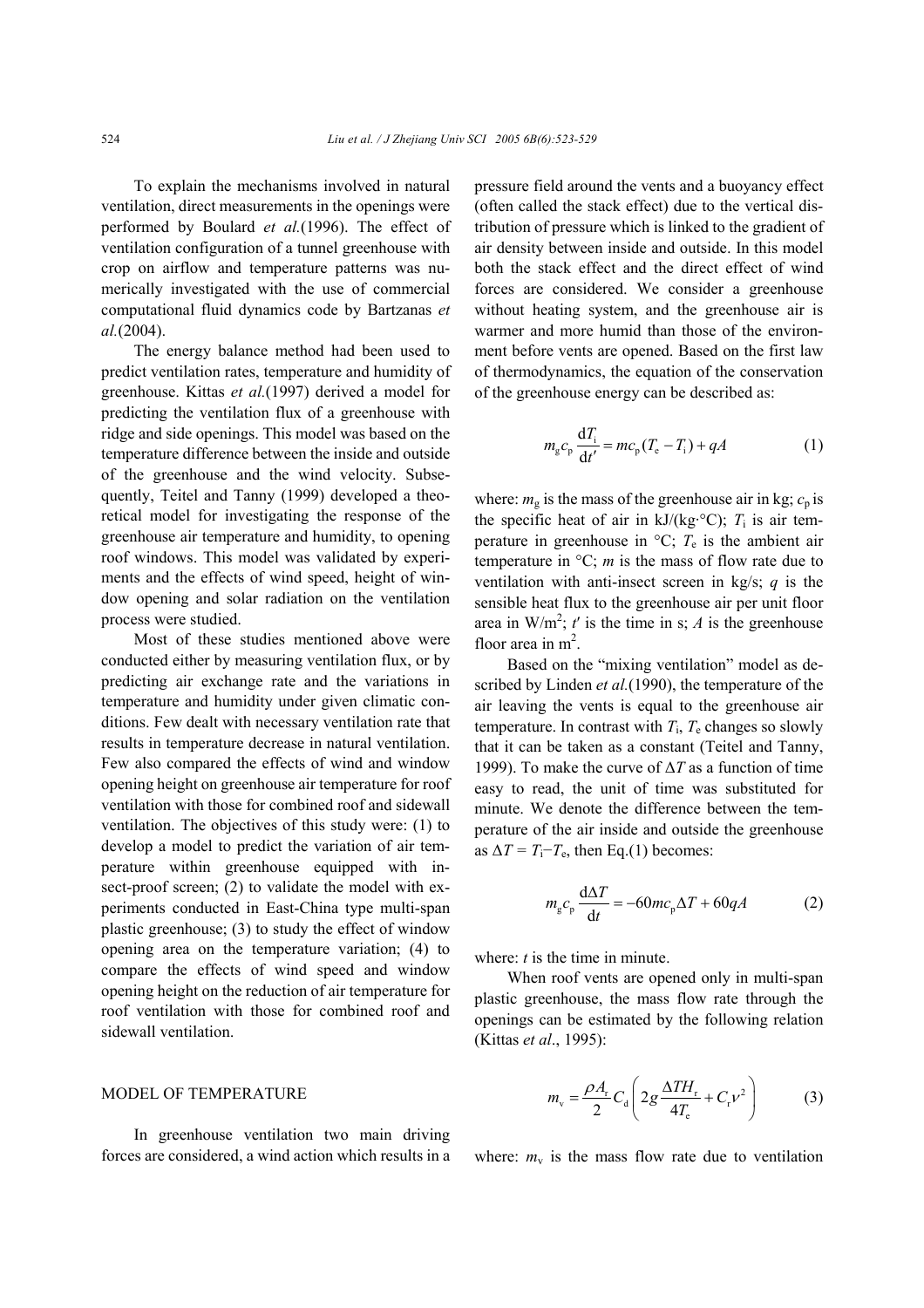without anti-insect screen in kg/s;  $A_r$  is the total area of roof ventilation openings in  $m^2$ ;  $C_d$  is the discharge coefficient of the window; *g* is the gravitational acceleration in m/s<sup>2</sup>;  $H_r$  is the vertical height of the roof opening in m;  $C<sub>r</sub>$  is the wind effect coefficient when roof vents were opened alone and *v* is the wind speed outside the greenhouse in m/s;  $\rho$  is the greenhouse air density in  $\text{kg/m}^3$ .

When both roof and side vents are opened, the ventilation airflow as expressed by Kittas *et al.*(1997) was:

$$
m_{\rm v} = \rho C_{\rm d} \left[ \left( \frac{A_{\rm r} A_{\rm s}}{\sqrt{A_{\rm r}^2 + A_{\rm s}^2}} \right)^2 \left( 2g \frac{\Delta T}{T_{\rm e}} H_{\rm rs} \right) + \left( \frac{A_{\rm r} + A_{\rm s}}{2} \right)^2 C_{\rm rs} v^2 \right]^{0.5}
$$
\n(4)

where:  $A_s$  is the total area of side ventilation openings in  $m^2$ ;  $H_{rs}$  is the vertical distance between the midpoints of the side and roof window openings in m. *C*rs is the wind effect coefficient when roof and side vents are opened.

For a greenhouse fitted with insect-proof screen, the ventilation flow rate can be calculated by the following simple equation (Pérez Parra *et al.*, 2004):

$$
m = \varepsilon (2 - \varepsilon) m_{\rm v} \tag{5}
$$

where  $\varepsilon$  is the porosity of the screen.

Substitution Eq.(3) or Eq.(4) into Eq.(5) yields the ventilation flow rate for the two types of ventilation. Then after substituting Eq. $(5)$  into Eq. $(2)$ , Eq. $(2)$ can be solved.

| EXPERIMENTAL | <b>GREENHOUSE</b> | AND |
|--------------|-------------------|-----|
| MEASUREMENTS |                   |     |

#### **Greenhouse**

The experiments were carried out in a  $504 \text{ m}^2$ polyethylene three-span greenhouse situated at the Institute of Agricultural Bio-Environment Engineering of Zhejiang University, China. The greenhouse was fitted with insect-proof screen with porosity of 35% and wire diameter of 0.22 mm. Its gutters oriented N-S. The greenhouse was equipped with one continuous roof vent located near the ridge on the east side of each span and four side vents, as shown in Fig.1. Each roof ventilator was 24 m long and 1 m

high; and the side vents were 62 m long and 1.3 m high. The environment was complex and there were some higher buildings (about 10 m high) in the east and some lower buildings (about 5 m high) in the other directions 500 m away from the greenhouse.



**Fig.1 A schematic view of the experimental greenhouse**

### **Measurements**

The temperature measurements were made using intelligent temperature data recorders (ZDR-20) made by the Zhejiang University Electronic Equipment Factory. The temperature was measured at heights of 1.0 m, 2.0 m, 3.0 m and 4.0 m in the center of the greenhouse. No crop was grown in the greenhouse during the experiments. Environmental parameters were measured by a meteorological station over the top of the greenhouse at a height of 1.5 m.

The experiments were conducted over ten days between 11:00 a.m. and 12:00 a.m. From 10:00 to 11:00 a.m., all vents were closed completely. At 11:00 the continuous roof vents were opened over the first five days. In the second five days, both roof and side vents were opened at the same time of the day. All data was recorded every minute. The experimental data are shown in Table 1 and Table 2.  $T_{i0}$  is the initial air temperature in the greenhouse before the vents were opened. The wind was parallel to the gutters in our experiments. **EXECUTE A** schematic view of the experimental greenhouse<br> **Measurements**<br>
The temperature measurements were made using<br>
intelligent temperature measurements were made using<br>
intelligent temperature was measured at height

# RESULTS AND DISCUSSION

#### **Determination of model parameters**

Four parameters  $(C_d, C_r, C_{rs}, q)$  are required to solve Eq.(2). First, the sensible heat flux into the greenhouse air,  $q$ , is the sensible part of greenhouse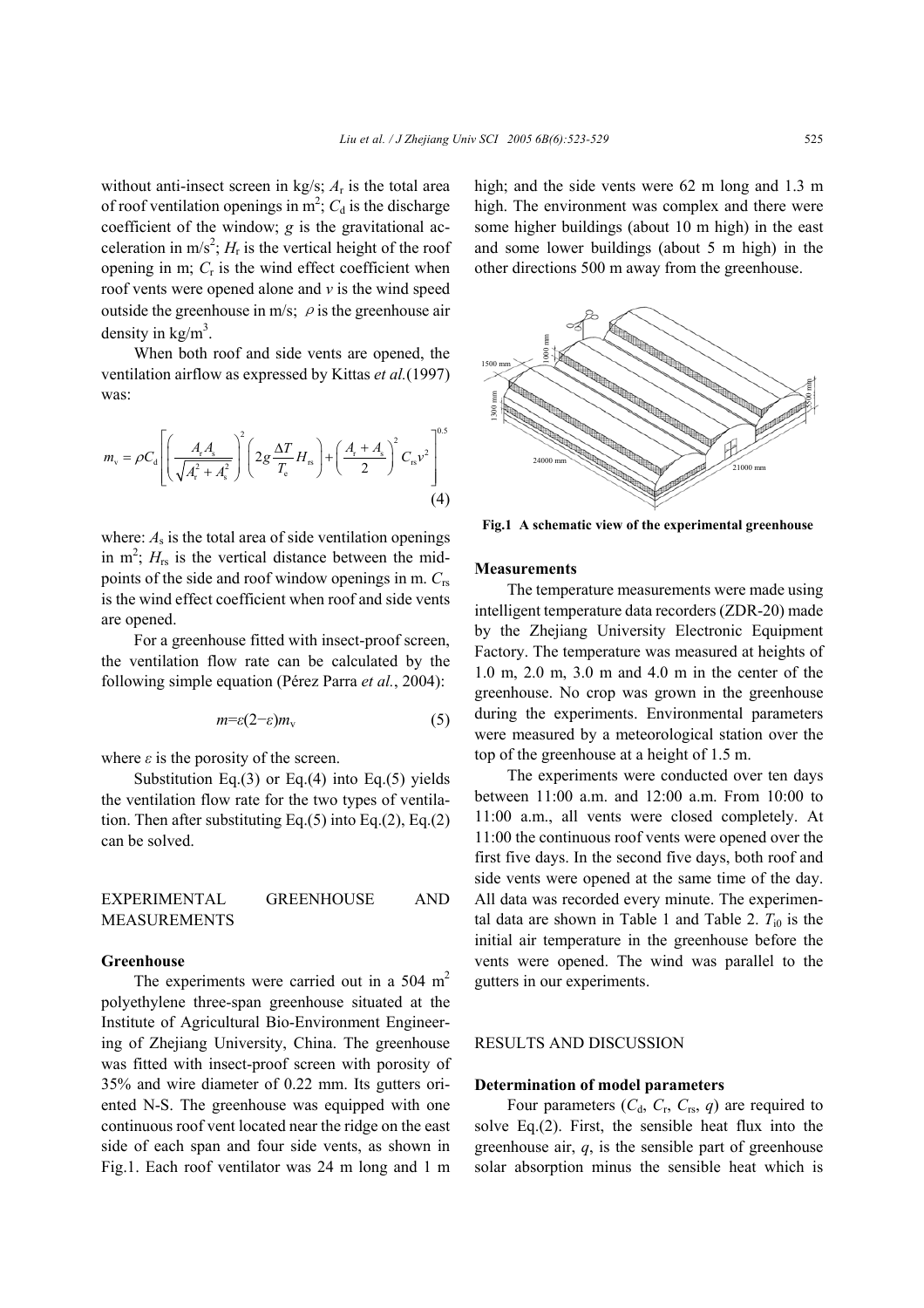| Number of experiment | Date     | $T_{i0}$ (°C) | v(m/s) | $R$ (W/m <sup>2</sup> ) |       |        | $C_d$ | $T_e$ (°C) |
|----------------------|----------|---------------|--------|-------------------------|-------|--------|-------|------------|
|                      | Sept. 19 | 31.0          | 2.6    | 556                     | 0.024 | 0.0483 | 0.115 | 25.9       |
|                      | Sept. 20 | 40.3          | 2.1    | 342                     | 0.028 | 0.0531 | 0.104 | 28.2       |
|                      | Sept. 21 | 22.3          | 3.2    | 59                      | 0.021 | 0.0230 | 0.132 | 20.0       |
| 4                    | Sept. 22 | 39.9          | 2.4    | 417                     | 0.017 | 0.0496 | 0.142 | 22.5       |
|                      | Nov. 6   | 20.4          | 2.6    | 112                     | 0.03  | 0.0464 | 0.156 | 16.6       |

**Table 1 Experimental conditions and model parameters when only roof vents were opened**

**Table 2 Experimental conditions and model parameters when both roof vents and side vents were opened**

| Number of experiment | Date     | $T_{i0}$ (°C) | $v$ (m/s) | $R$ (W/m <sup>2</sup> ) |       | $C_{rs}$ |       | $T_e$ (°C) |
|----------------------|----------|---------------|-----------|-------------------------|-------|----------|-------|------------|
| 6                    | Nov. $3$ | 32.5          | 1.8       | 579                     | 0.019 | 0.0410   | 0.102 | 25.8       |
|                      | Nov. $4$ | 32.8          | 2.3       | 592                     | 0.027 | 0.0298   | 0.124 | 24.5       |
|                      | Nov. $5$ | 30.3          | 2.6       | 210                     | 0.03  | 0.0358   | 0.182 | 21.9       |
|                      | Nov. $7$ | 36.4          | 1.6       | 492                     | 0.032 | 0.0432   | 0.107 | 20.3       |
| 10                   | Nov. 8   | 37.5          |           | 503                     | 0.025 | 0.0439   | 0.112 | 20.6       |

transferred through the cover and stored in the thermal mass such as soil. When *m*=0, that means the greenhouse is closed completely, *q* can be calculated using Eq.(1). In each experiment, the rate of air temperature increase can be obtained by the data sampled in the closed greenhouse between 10:00 and 11:00. For a given greenhouse, *q* changes with the solar radiation, *R*, which can be expressed by  $q = \lambda R$ . Experimental data showed that it takes approximately 25−35 min for temperature to reach a stable value. In each experiment *R* can be taken approximately as a constant because its increasing rate is not more than 5% during the period. Then the average value of  $\lambda$ became an input of the model.

Eq.(2) was solved numerically with MATLAB software.  $C_d$ ,  $C_r$  or  $C_{rs}$  were estimated as shown in Table 1, Table 2, by minimizing the sum of squares of the deviations between the predicted and measured  $\Delta T$ . The average value of  $C_d$  was 0.127 which is lower than that obtained by Kittas *et al*.(1997); and Andre and Albright (1994). The average value of  $C_r$  (0.044) was higher than *C*rs (0.038), which is consistent with the conclusion obtained by Kittas *et al.*(1997). The values of  $C_d$ ,  $C_r$  and  $C_{rs}$  are of the same order in magnitude to those given by Pearson and Owen (1994), Boulard *et al.*(1996), Kittas *et al.*(1997), Pérez Parra *et al.*(2004), but not equal to them. These differences could be due to different greenhouse shape, window opening, the angle between the wind direction and the window, and the wind speed during the experiments.

## **Validation of the model**

We fitted the above models to experimental data collected by roof ventilation and combined roof and sidewall ventilation respectively. Comparison between model predictions and experimental data is shown in Figs.2−3.



**Fig.2 Temperature difference with roof vents opened** alone  $(\Delta T)$  as a function of time (minute)  $(t)$ 





**Fig.3 Temperature difference with both roof vents and** side vents opened  $(\Delta T)$  as a function of time (minute)  $(t)$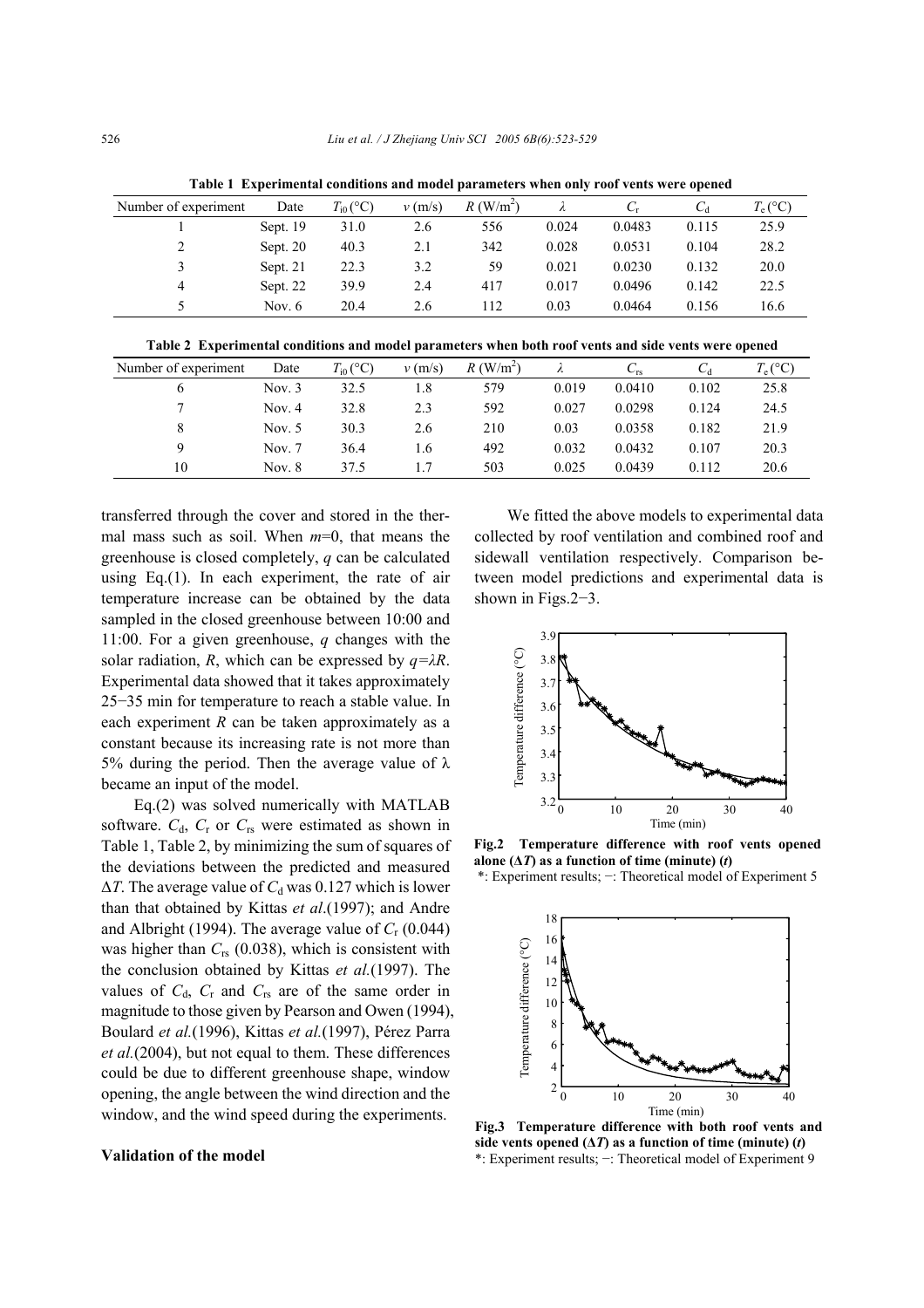It was observed that after the roof vents were opened the air temperature within the greenhouse started to drop and approached steady state in about 35 min. For Experiment 5 (as shown in Fig.2), good agreement between the experimental data and the model was obtained for the parameter  $C_d$ =0.156,  $C_r$ =0.0464, with squared correlation,  $r^2$ =0.97. The values of  $C_d$  and  $C_r$  for the Experiments 1−5 are given in Table 1. The average value of  $r^2$  for the five experiments was 0.96.

After both roof and side vents were opened, the air temperature within the greenhouse started to drop and approached steady state in about 25 min. For Experiment 9 (as shown in Fig.3), good agreement between the experimental data and the model was obtained for the parameter  $C_d=0.107$ ,  $C_{rs}=0.0432$ , with squared correlation,  $r^2$ =0.964. The values of  $C_d$ and *C*rs for Experiments 6−10 are given in Table 2. The average value of  $r^2$  for the five experiments was 0.94.

#### **Analysis and comparison**

In this section, we use the model to analyze the effects of the wind speed and the height of window openings on the roof ventilation and combined roof and sidewall ventilation. Average values of  $C_d$ ,  $C_r$  and  $C_{rs}$ , and the initial parameters  $(T_{i0}, T_e, R, v)$  of Experiment 7 were used in the calculation.

## **Effect of wind speed**

The sensitivity of the model to wind speed is shown in Figs.4−5. Obviously, as compared to the combined roof and sidewall ventilation, wind has a more gradual effect on greenhouse temperature when the roof window is opened only. Papadakis *et al.*(1996) suggested that when wind velocity exceeded a certain value, the increasing of roof ventilation rate by increasing of wind speed exceeded that of roof and sidewall ventilation, and that the value of wind speed depends on the greenhouse type (height, span width, roof slope) and the ventilator geometry (height and length), the ventilator position on the roof and also on ∆*T* itself. In our experiments, when wind speed increases, the temperature decreases more greatly for roof ventilator than for roof and side ventilator.

## **Effect of vents height**

The effects of the vents height on natural venti-

![](_page_4_Figure_9.jpeg)

**Fig.4 Temperature difference as a function of time with roof vents opened only, with different wind speed of 0, 1, 2, 3 and 4 m/s (from the top down)**

![](_page_4_Figure_11.jpeg)

**Fig.5 Temperature difference as a function of time with maximal side vents and maximal roof vents, with different wind speed of 0, 1, 2, 3 and 4 m/s (from the top down)** 

lation process are shown in Figs.6−9. As expected, a larger area of vents results in lower steady-state temperature difference.

Fig.6 shows the change in ∆*T* as a function of time, *t*, for various height of roof window opening in the range of 0.2−1 m. It was observed that the value of ∆*T* began to decrease after the roof opening height exceeded 0.4 m, and that the effect of the change in roof opening height on the values of ∆*T* at steady-state decreased with increasing height of the opening. According to Eq.(2), as long as the heat absorbed from sun radiation exceeds that discharged by ventilation, ∆*T* will increase. It indicates that, under special climate conditions, certain ventilation rate and certain roof opening height are required to decrease temperature.

Fig.7 and Fig.8 show the change of temperature ∆*T* as a function of time, *t*, for different roof opening height with maximal side vents unchanged and different side opening height with maximal roof vents unchanged respectively. Note that the effect of the change in vents opening height on the values of ∆*T* at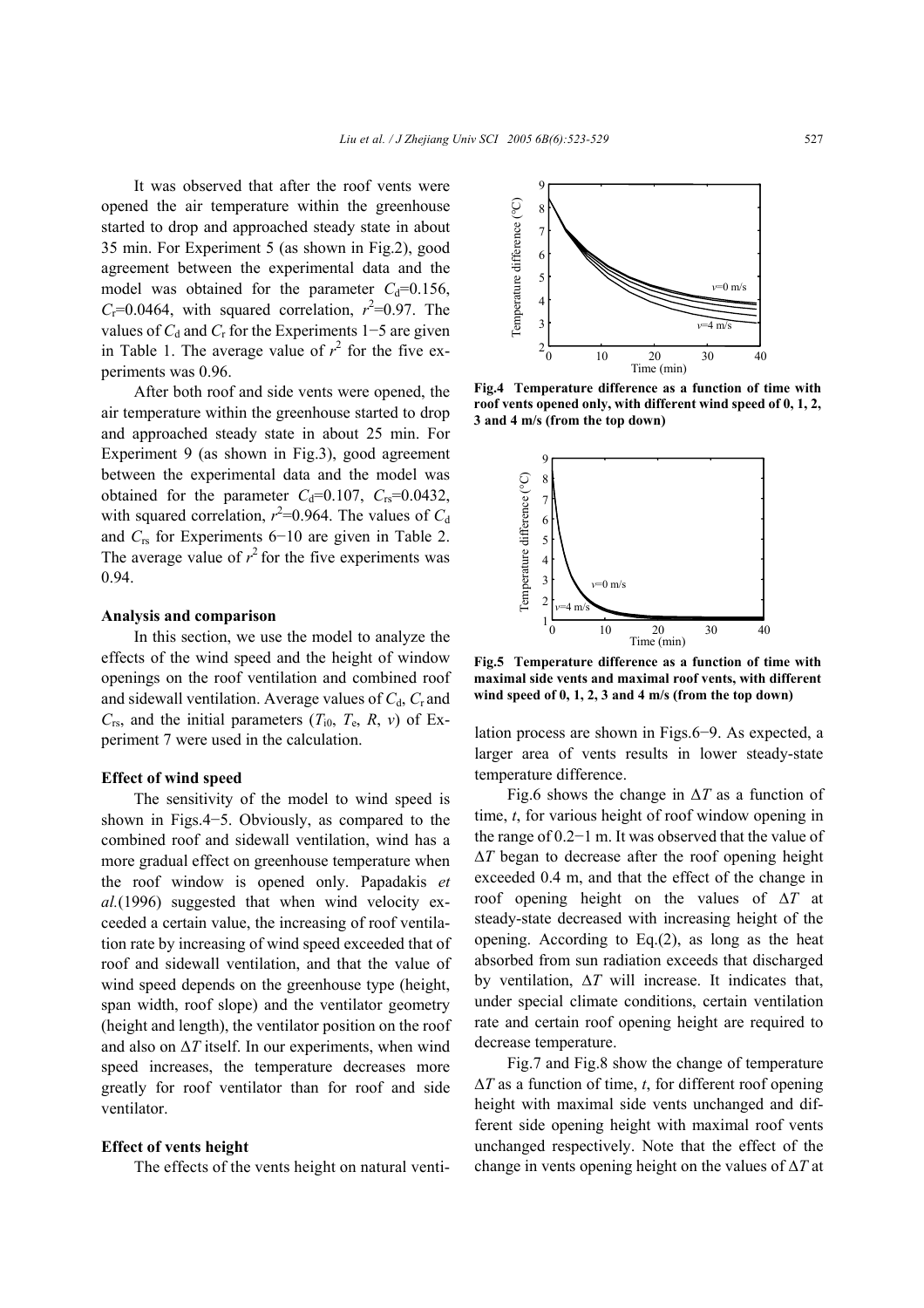![](_page_5_Figure_1.jpeg)

**Fig.6 Temperature difference as a function of time for different roof opening heights of 0.2, 0.4, 0.6, 0.8 and 1.0 m (from the top down)**

![](_page_5_Figure_3.jpeg)

**Fig.8 Temperature difference as a function of time for different side opening heights of 0.2, 0.4, 0.6, 0.8 and 1.3 m (from the top down) with maximal roof vents unchanged**

steady-state decreases with increasing height of opening, and that the vents opening height have similar effect on the ventilation process, which is due to the total length of the roof and side window is near.

Comparison of Fig.6 with Figs.7−9, shows that when roof window opening height increases, temperature difference decreases more rapidly in roof ventilation than in combined roof and sidewall ventilation. It indicates that roof ventilation is more sensitive to the height of roof opening.

Fig.9 shows the change of ∆*T* with time *t*, when roof and side opening height are changed simultaneously. We see the curves begin downward trend when both roof and side opening height exceed 0.05 m. For Eq.(2), as long as the heat absorbed from sun radiation exceeds that discharged by ventilation, ∆*T* will increase. In the same way, for combined roof and sidewall ventilation, there is a necessary ventilation rate and window opening height which results in temperature decrease under a special climate conditions.

![](_page_5_Figure_8.jpeg)

**Fig.7 Temperature difference as a function of time for different roof opening heights of 0.2, 0.4, 0.6, 0.8 and 1.0 m (from the top down) with maximal side vents unchanged**

![](_page_5_Figure_10.jpeg)

**Fig.9 Temperature difference as a function of time for different roof and side opening heights of 0.02, 0.05, 0.2, 0.4, 0.6, 0.8 and 1.0 m (from the top down)**

#### **The steady-state temperature difference**

Fig.10 shows ∆*T* as a function of *t*, for maximal roof opening alone and combined maximal roof and side openings. The two curves are plotted using initial parameters and outside conditions of Experiment 9. It is observed that ventilation with combined maximal roof and side window opening area results in lower steady-state temperature difference than with maximal roof opening. In our experimental conditions, ventilation with combined maximal roof and side opening resulted in lower temperature difference compared with ventilation with maximal roof opening. In another study, Papadakis *et al.*(1996) observed that at low wind velocities the stack effect increases ventilation, while at high wind velocities roof ventilation alone is more efficient than the combination of roof and sidewall ventilation. Therefore under special environment conditions, we should use the model to predict whether the roof ventilation or combined roof and sidewall ventilation is efficient before temperature controlling.